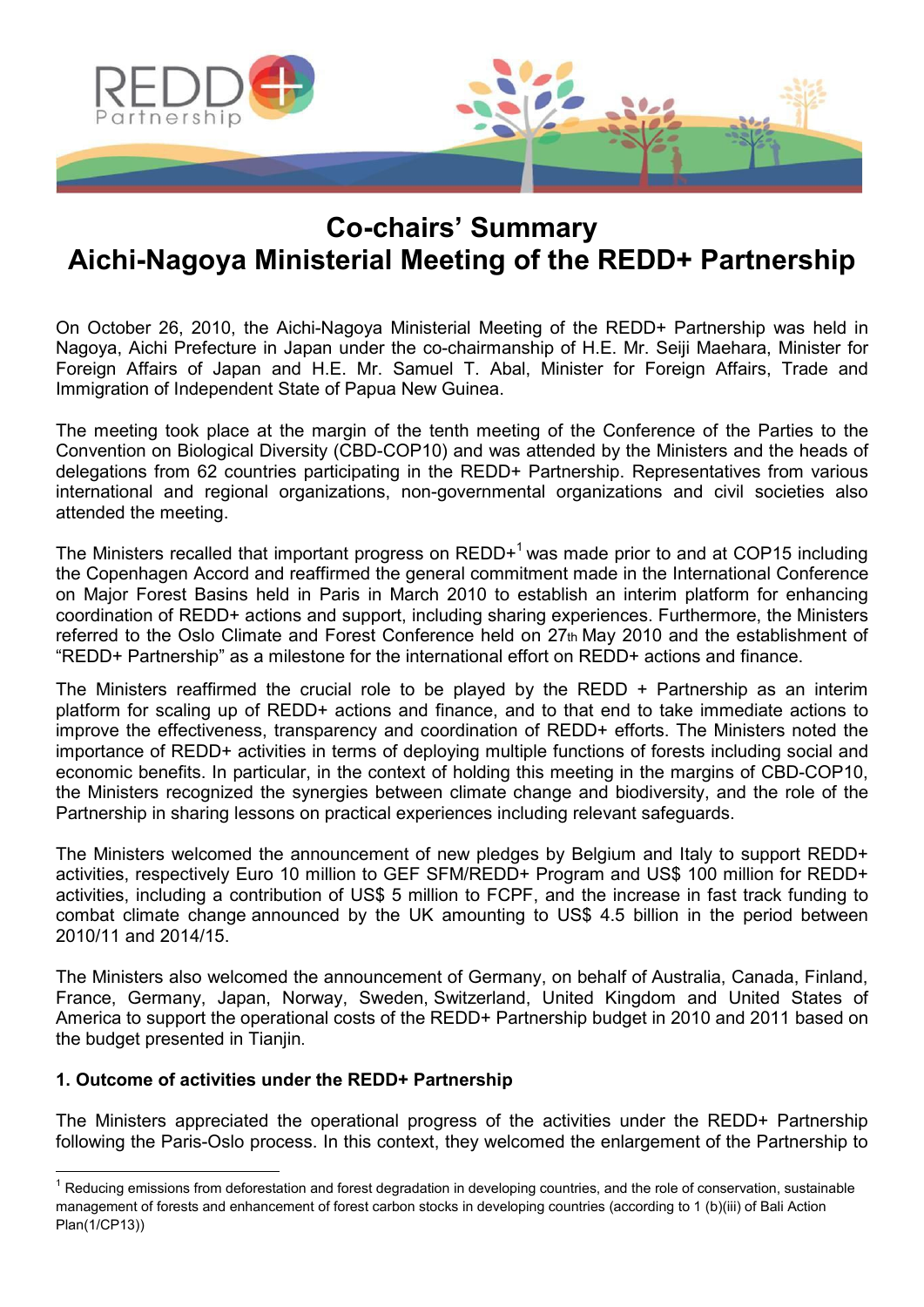

additional countries. The Ministers reaffirmed the importance of inclusive participation of stakeholders in the Partnership in accordance with the principles in the REDD+ Partnership Document agreed in Oslo and modalities of stakeholder participation as further elaborated and agreed in Tianjin.

The Ministers also welcomed the achievements of the REDD+ Partnership under the 2010 Work Program, including the provision of transparent and comprehensive information on REDD+ finance, actions and results through the voluntary REDD+ database, as well as the launch of the REDD+ Partnership website<sup>2</sup> for enhanced information sharing and communication. The Ministers recognized the importance of the voluntary database as an essential basis of improving REDD+ efforts through the enhanced coordination of actions and finance, and called on Partners to continue to contribute and continuously update their information. They noted the importance of improving the scope and quality of information collected for the database from Partners and stakeholders, as well as the need to periodically provide assessments using the data made available.

Referring to the initial analysis of financing gaps and overlaps, the Ministers welcomed the ambitious efforts already undertaken and recognized the necessity to take actions to narrow gaps, avoid overlaps and maximize the effective delivery of REDD+ actions and financing, taking into account the initial analysis to be finalized by the end of 2010.

## **2. Direction of future activities under the REDD+ Partnership**

Based on the progress made so far, the Ministers recognized the importance of continuing to implement measures listed in the Appendix II of the REDD+ Partnership Document and the Work Program as currently developed. At the same time, the Ministers had a common conviction that the Partnership could contribute to further effective scaling up of REDD+ financing and actions, and to further enhance transparency, efficiency and coordination.

To this end, the Ministers expressed a common intent to extend the activities scheduled under the 2010 Work Program that have not been completed, and to add further activities—including facilitation of readiness activities, demonstration activities and result-based actions as summarized in Annex I—to be carried out in 2011 and 2012, thus creating a comprehensive REDD+ Partnership Work Program up to 2012. The Ministers also expressed their determination to make every effort to finalize the Work Program of 2011-2012 by the end of 2010.

The Ministers also noted that the Partnership aims to be action-oriented and is not another negotiation forum and reiterated the importance of ensuring effective communication and an open and transparent process that includes all Partners and relevant stakeholders.

# **3. REDD+ Partnership and success of COP16**

Ministers recognized that the essence of the Partnership is its Partner-driven nature and the accumulation and improved coordination of concrete, scaled-up REDD+ actions and finance are strong drivers to support the establishment of a mechanism that includes incentives for REDD+ policies and actions under the UNFCCC.

 2 http://reddpluspartnership.org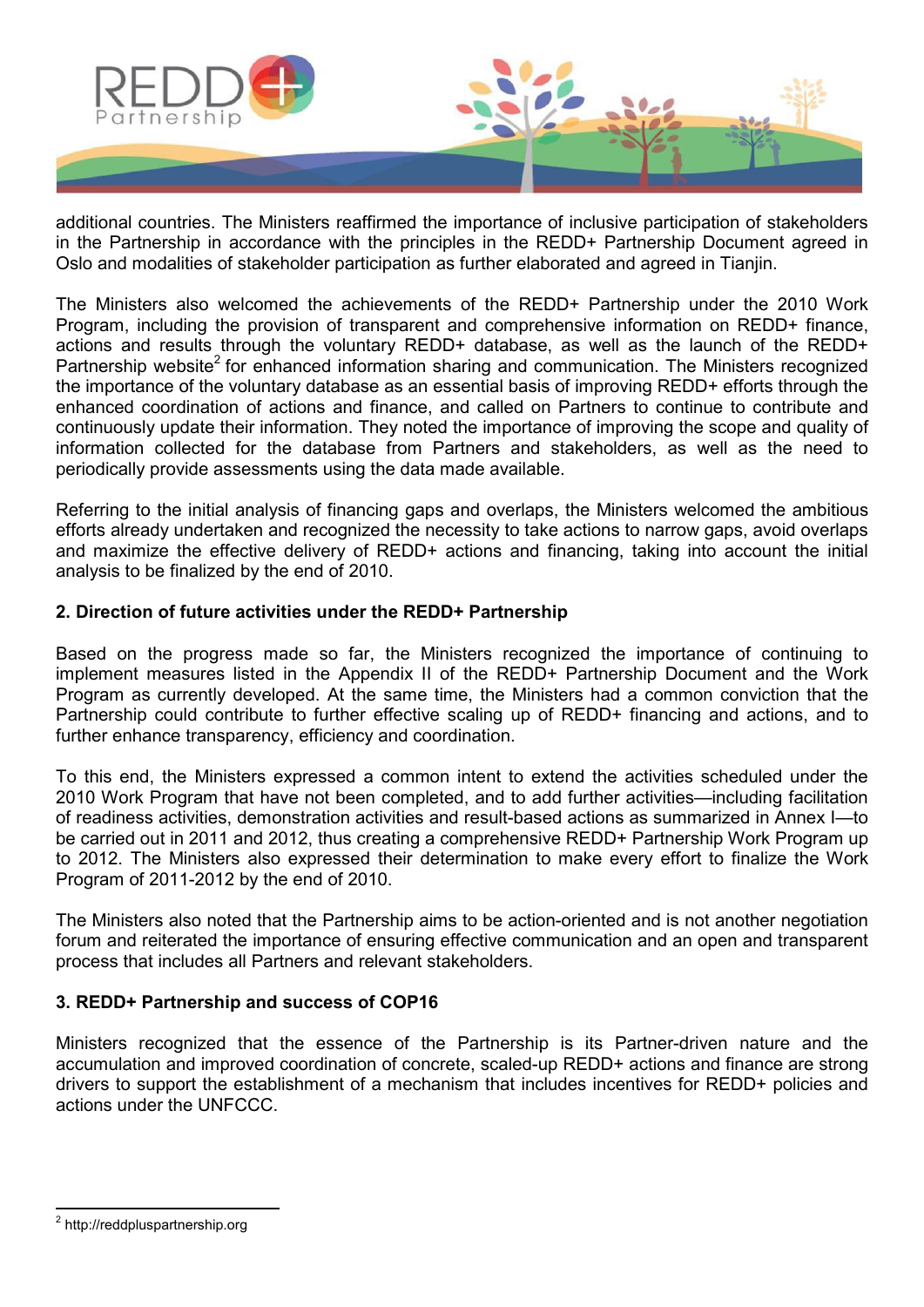

This Ministerial Meeting was considered as an important stepping stone toward the upcoming COP16 in Cancun, Mexico. The Ministers expressed their strong will to accelerate their efforts under the UNFCCC to achieve a successful, balanced outcome at COP16 that includes a decision on REDD+.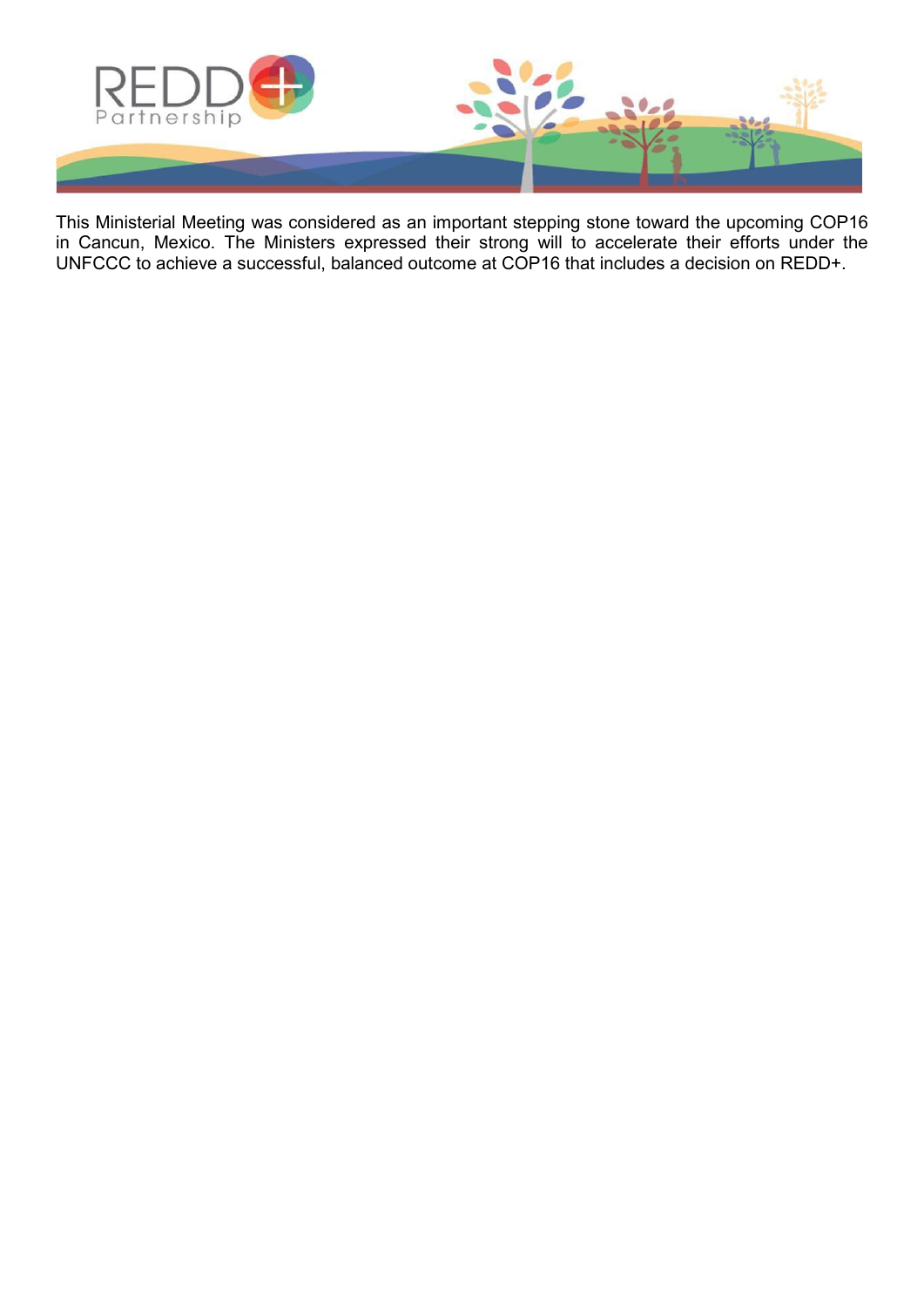

# **Annex I**

# **Framework of the REDD+ Partnership Work Program of 2011-2012**

Partners shared the same vision on the future of the Partnership in 2011 and 2012—namely, to achieve the core objective of effectively scaling up REDD+ actions and finance through facilitating, inter alia, capacity enhancement and technology development and knowledge transfer. In this context, Partners identified, amongst others, three types of actions to be facilitated; readiness activities, demonstration activities and result based actions. Sharing experiences, lessons learned and sharing best practices are core to building more effective practices in REDD+ implementation and support. Transparency of the flows of financing, and actions taken, is also critical to improve the effectiveness and coordination. And ensuring the full and effective participation of civil society, indigenous peoples and local communities is important.

The following areas of activities have been identified by Partners to concentrate on in their efforts under the Partnership in 2011 and 2012.

#### **1. Facilitating readiness activities**

In order to facilitate readiness activities, Partners intend to focus on sharing experiences and lessons learned on: strengthening institutional arrangements and governance structures; developing national strategies; enhancing capacities; technology development and knowledge transfer and cooperation with research communities.

To facilitate the above-mentioned activities, the following operational measures are to be considered.

- Share experiences and lessons learned
- Promote and facilitate cooperation among Partners including south-south cooperation and regional REDD+ networks as well as among REDD+ initiatives
- **Promote the assessment of country needs, when requested by countries, with regard to REDD+** readiness and consider proposals to effectively mobilize, deploy and facilitate enabling institutions
- **EXECTE 2018** Leverage technology development and enhance knowledge transfer

#### **2. Facilitating demonstration activities**

Partners intend to facilitate the development and implementation of demonstration activities.

To facilitate the above-mentioned activities, the following operational measures are to be considered.

- Share experiences and lessons learned regarding the design and implementation of demonstration activities, inviting a wide range of participants including civil society, indigenous peoples and the private sector
- Present, consolidate, analyze and promote the main aspects and enabling environment of demonstration activities

#### **3. Facilitating result-based actions**

Partners intend to facilitate the implementation of result-based actions and intend to move from demonstration activities to result-based actions by scaling up activities, and payment for environmental services.

To facilitate the above-mentioned activities, the following operational measures are to be considered.